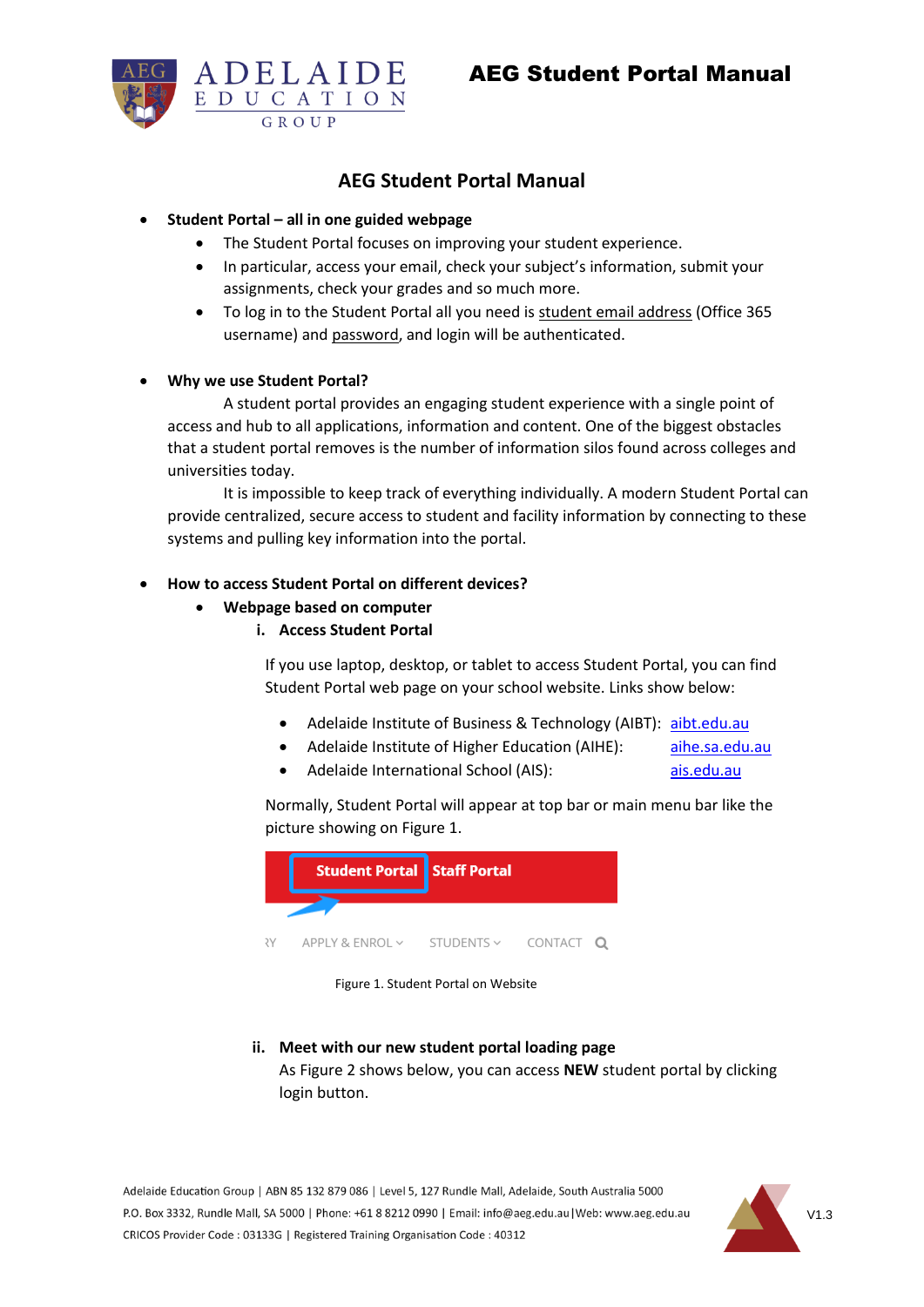

Figure 2. New Student Portal Loading Page

: Using this Blue arrow link to access the old student Portal 2021.

## **Notice**:

The Student Portal 2021 entrance will be held from  $10<sup>th</sup>$  Jan 2022 to  $15<sup>th</sup>$  Apr 2022.

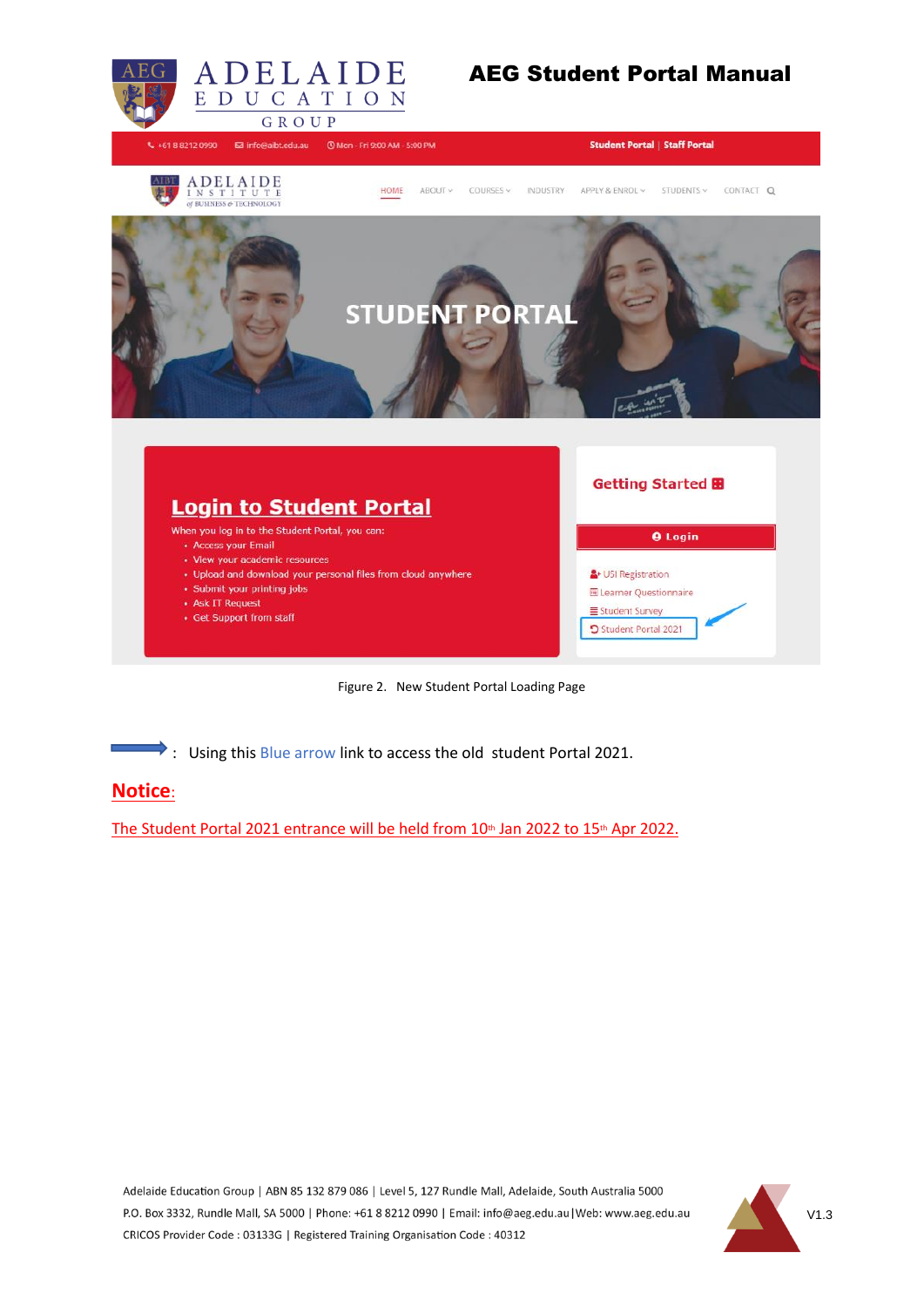

#### **iii. Sign in with your student email and password**

When you see Figure 3, please use your **student email address** and password to sign in. Student email format shows below:

| Student ID: | abt12345                                    | (AIBT) |  |  |  |  |
|-------------|---------------------------------------------|--------|--|--|--|--|
|             | a00000000                                   | (AIHE) |  |  |  |  |
|             | s20000                                      | (AIS)  |  |  |  |  |
|             | Student Email: abt12345@student.aibt.edu.au |        |  |  |  |  |
|             | a00000000@student.aihe.sa.edu.au            |        |  |  |  |  |
|             | s20000@student.ais.edu.au                   |        |  |  |  |  |
| Password:   | Abcde12345                                  |        |  |  |  |  |

*Note: Your account information will be sent to your personal email box by AEG admission team.* 

| 19511015<br>ARSLAUSS       |      |             |  |  |  |
|----------------------------|------|-------------|--|--|--|
| Sign in                    |      |             |  |  |  |
| someone@example.com        |      |             |  |  |  |
| Can't access your account? |      |             |  |  |  |
|                            |      |             |  |  |  |
|                            | Back | <b>Next</b> |  |  |  |
|                            |      |             |  |  |  |

Figure 3. Student Portal Sign in Page

Please find Student Portal example screenshot as shown on following Figure 4,

Which included:

- Student Email
- Student Canvas
- OneDrive
- Web Print
- IT Request
- Student Support
- IT Download Center
- AIBT Student Policies

Adelaide Education Group | ABN 85 132 879 086 | Level 5, 127 Rundle Mall, Adelaide, South Australia 5000 P.O. Box 3332, Rundle Mall, SA 5000 | Phone: +61 8 8212 0990 | Email: info@aeg.edu.au | Web: www.aeg.edu.au CRICOS Provider Code: 03133G | Registered Training Organisation Code: 40312

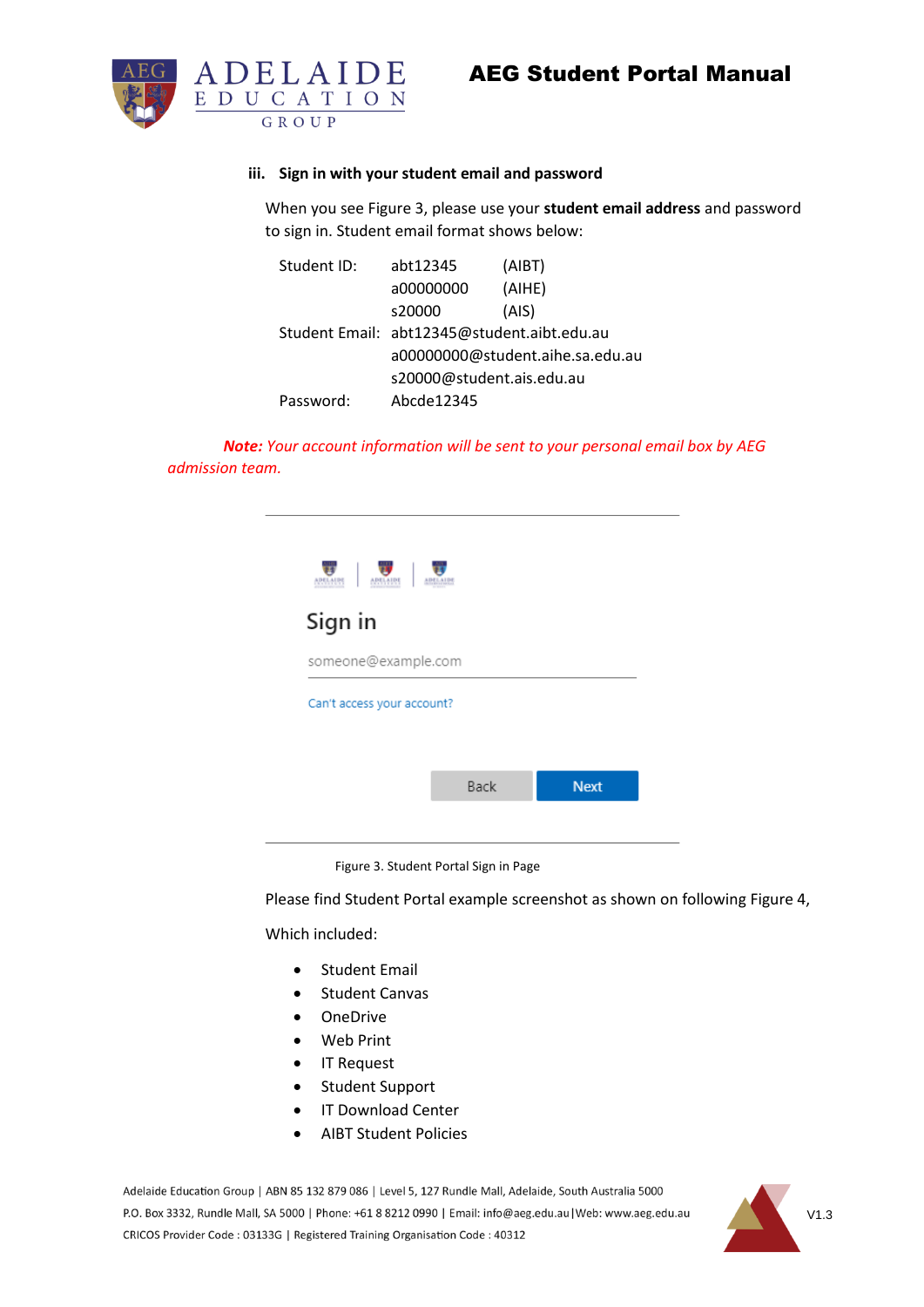

# AEG Student Portal Manual

|                                | $\blacksquare$          | <b>UNUUP</b>                   |                     |           |                       |                   |         |                    |                     |                                      |               |  |
|--------------------------------|-------------------------|--------------------------------|---------------------|-----------|-----------------------|-------------------|---------|--------------------|---------------------|--------------------------------------|---------------|--|
|                                | $\mathbf{H}$ SharePoint | $\mathcal{P}$ Search this site |                     |           |                       |                   |         | $\mathbb{Q}$       | っ                   | $\left( \mathsf{s}\mathsf{L}\right)$ |               |  |
| $\bigcirc$                     | AIBT Student Portal     |                                |                     |           |                       |                   |         |                    |                     |                                      | $\sim$ $\sim$ |  |
| $\bigoplus$                    |                         |                                |                     |           |                       |                   |         |                    |                     |                                      |               |  |
|                                |                         | Adelaide, Australia            |                     |           | Melbourne, Australia  |                   |         |                    |                     |                                      |               |  |
| $\textcircled{\scriptsize{1}}$ |                         | $2:27$ PM Monday, 10/25/2021   |                     |           | $2:57$ PM $30m$ ahead |                   |         |                    |                     |                                      |               |  |
| $\Box$                         |                         |                                |                     |           |                       |                   |         |                    |                     |                                      |               |  |
|                                |                         |                                |                     |           |                       |                   |         |                    |                     |                                      |               |  |
|                                |                         | $\bullet$                      | 総                   | $\bullet$ | ø                     | $\bullet$         | $\odot$ | $\bullet$          | $\mathbf{L}$        |                                      |               |  |
|                                |                         | <b>AIBT Student</b>            | <b>AIBT Student</b> | OneDrive  | <b>Web Print</b>      | <b>IT Request</b> | Student | <b>IT Download</b> | <b>AIBT Student</b> |                                      |               |  |
|                                |                         | Email                          | Canvas              |           |                       |                   | Support | Center             | Policies            |                                      |               |  |
|                                |                         |                                |                     |           |                       |                   |         |                    |                     |                                      |               |  |
|                                |                         |                                |                     |           |                       |                   |         |                    |                     |                                      |               |  |
|                                |                         |                                |                     |           |                       |                   |         |                    |                     |                                      |               |  |
|                                |                         |                                |                     |           |                       |                   |         |                    |                     |                                      |               |  |
|                                |                         |                                |                     |           |                       |                   |         |                    |                     |                                      |               |  |
|                                |                         |                                |                     |           |                       |                   |         |                    |                     |                                      |               |  |
|                                |                         |                                |                     |           |                       |                   |         |                    |                     |                                      |               |  |
|                                |                         |                                |                     |           |                       |                   |         |                    |                     |                                      |               |  |
|                                |                         |                                |                     |           |                       |                   |         |                    |                     |                                      |               |  |
|                                |                         |                                |                     |           |                       |                   |         |                    |                     |                                      |               |  |

Figure 4. Student Portal Screenshot

Adelaide Education Group | ABN 85 132 879 086 | Level 5, 127 Rundle Mall, Adelaide, South Australia 5000 P.O. Box 3332, Rundle Mall, SA 5000 | Phone: +61 8 8212 0990 | Email: info@aeg.edu.au | Web: www.aeg.edu.au CRICOS Provider Code: 03133G | Registered Training Organisation Code: 40312